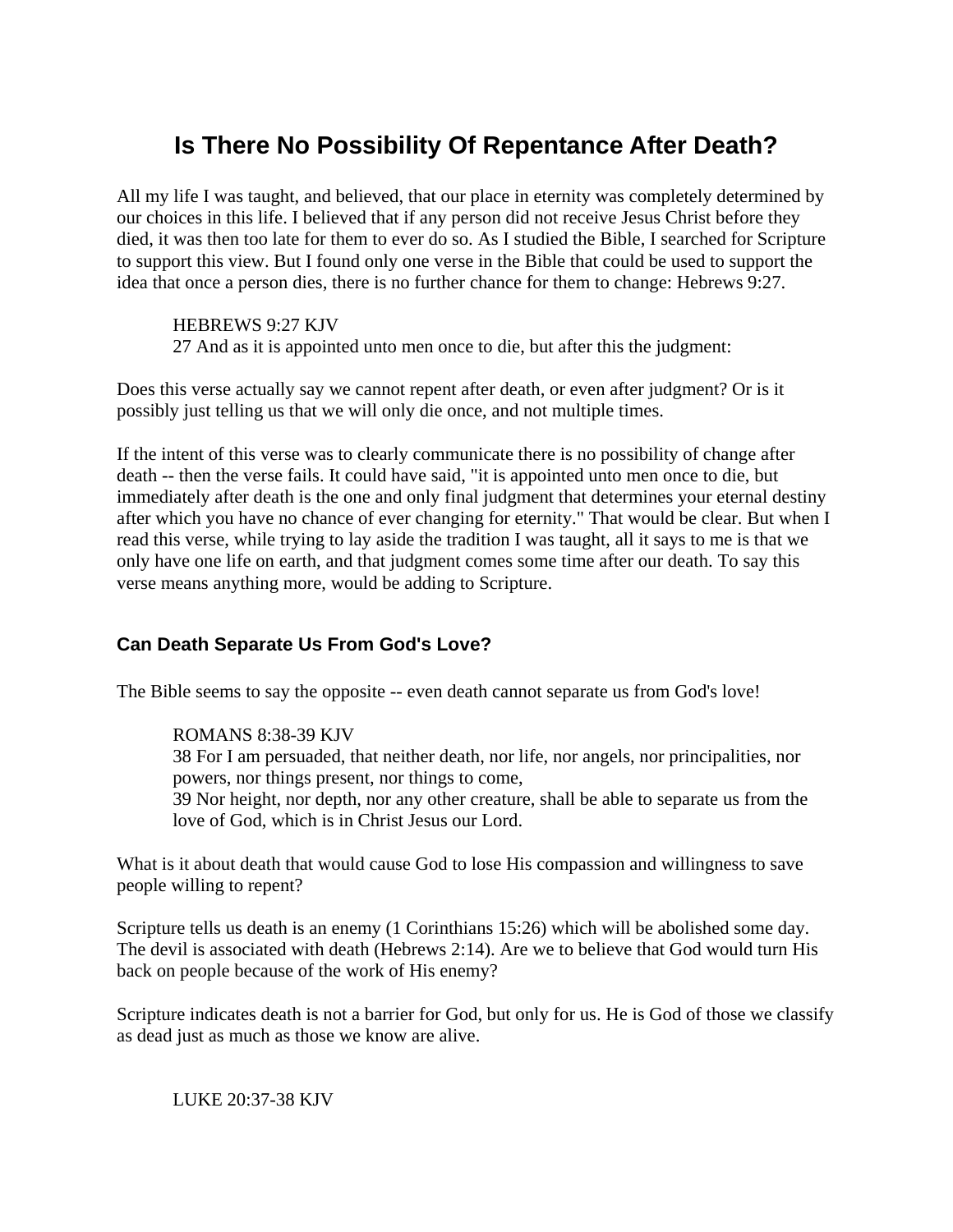37 Now that the dead are raised, even Moses shewed at the bush, when he calleth the Lord the God of Abraham, and the God of Isaac, and the God of Jacob. 38 For he is not a God of the dead, but of the living: for all live unto him.

In this passage Jesus makes it clear that no one is "dead" from God's perspective. Death is a barrier to us that we cannot see past clearly. But to God, a human's death is just their transition from one state to another.

## **Jesus Preached To The Dead**

#### 1 PETER 4:6 KJV

6 For for this cause was the gospel preached also to them that are dead, that they might be judged according to men in the flesh, but live according to God in the spirit.

#### 1 PETER 3:18-20 KJV

18 For Christ also hath once suffered for sins, the just for the unjust, that he might bring us to God, being put to death in the flesh, but quickened by the Spirit: 19 By which also he went and preached unto the spirits in prison; 20 Which sometime were disobedient, when once the longsuffering of God waited in the days of Noah, while the ark was a preparing, wherein few, that is, eight souls were saved by water.

If no possibility exists for anyone to change after death, why does the Bible say Jesus preached the Gospel to the dead? And if these people who were dead at that time had the Gospel preached to them, how do we know that all people will not have a similar opportunity?

Please do not misunderstand me. I believe we should do our best to share the Gospel with everyone while we are alive on Earth. Jesus commanded us to do that. But, if we are honest, we realize we are not now reaching, and never have effectively reached everyone with our message. Will God condemn those we failed to tell about Jesus, simply because of our failure?

## **God Does Not Play Favorites**

Six times the Bible tells us God does not play favorites. The KJV translates it as "respect of persons" but the meaning is clearly shown by looking at any modern translation which will say something like "God does not show favoritism" or "there is no partiality with God."

## 2 CHRONICLES 19:7 KJV

7 Wherefore now let the fear of the LORD be upon you; take heed and do it: for there is no iniquity with the LORD our God, nor respect of persons, nor taking of gifts.

## ACTS 10:34 KJV

34 Then Peter opened his mouth, and said, Of a truth I perceive that God is no respecter of persons: